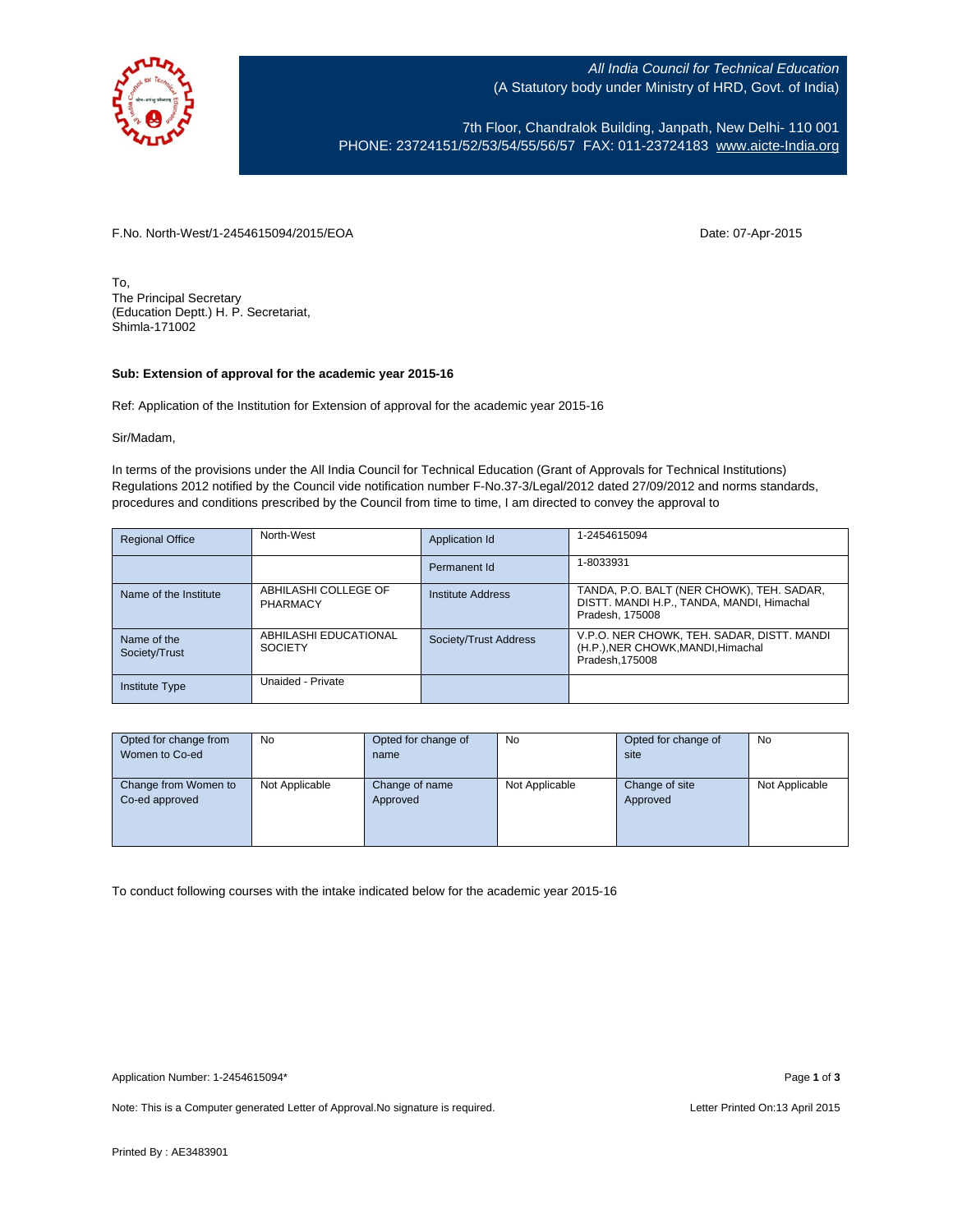

## All India Council for Technical Education (A Statutory body under Ministry of HRD, Govt. of India)

7th Floor, Chandralok Building, Janpath, New Delhi- 110 001 PHONE: 23724151/52/53/54/55/56/57 FAX: 011-23724183 [www.aicte-India.org](http://www.aicte-india.org/)

| Application Id: 1-2454615094<br>Program | Shift        | Level                                      | Course                       | Full/Part Time             | <b>Affiliating Body</b>                                     | Intake 2014-15 | Approved for<br>Intake<br>$15 - 16$ | NRI Approval status | PIO Approval status | Foreign Collaboration<br>Approval status |
|-----------------------------------------|--------------|--------------------------------------------|------------------------------|----------------------------|-------------------------------------------------------------|----------------|-------------------------------------|---------------------|---------------------|------------------------------------------|
| PHARMACY                                | 1st<br>Shift | POST<br><b>GRADUA</b><br><b>TE</b>         | PHARMACEUTICA<br>L ANALYSIS  | <b>FULL</b><br><b>TIME</b> | Himachal<br>Pradesh<br>Technical<br>University,<br>Hamirpur | 18             | 18                                  | <b>NA</b>           | <b>NA</b>           | <b>NA</b>                                |
| PHARMACY                                | 1st<br>Shift | POST<br><b>GRADUA</b><br>TE                | PHARMACEUTICA<br>L CHEMISTRY | <b>FULL</b><br><b>TIME</b> | Himachal<br>Pradesh<br>Technical<br>University,<br>Hamirpur | 18             | 18                                  | <b>NA</b>           | <b>NA</b>           | <b>NA</b>                                |
| PHARMACY                                | 1st<br>Shift | <b>UNDER</b><br><b>GRADUA</b><br><b>TE</b> | PHARMACY                     | <b>FULL</b><br><b>TIME</b> | Himachal<br>Pradesh<br>University,<br>Shimla                | 120            | 120                                 | <b>NA</b>           | <b>NA</b>           | <b>NA</b>                                |

Note: Validity of the course details may be verified at www.aicte-india.org>departments>approvals

The above mentioned approval is subject to the condition that ABHILASHI COLLEGE OF PHARMACY shall follow and adhere to the Regulations, guidelines and directions issued by AICTE from time to time and the undertaking / affidavit given by the institution along with the application submitted by the institution on portal.

In case of any differences in content in this Computer generated Extension of Approval Letter, the content/information as approved by the Executive Council / General Council as available on the record of AICTE shall be final and binding.

Strict compliance of Anti-Ragging Regulation:- Approval is subject to strict compliance of provisions made in AICTE Regulation notified vide F. No. 37-3/Legal/AICTE/2009 dated July 1, 2009 for Prevention and Prohibition of Ragging in Technical Institutions. In case Institution fails to take adequate steps to Prevent Ragging or fails to act in accordance with AICTE Regulation or fails to punish perpetrators or incidents of Ragging, it will be liable to take any action as defined under clause 9(4) of the said Regulation.

> **Dr. Avinash S Pant Actg Chairman, AICTE**

Copy to:

**1. The Regional Officer,**

Application Number: 1-2454615094\* Page **2** of **3**

Note: This is a Computer generated Letter of Approval.No signature is required. Letter According the state of the Letter Printed On:13 April 2015